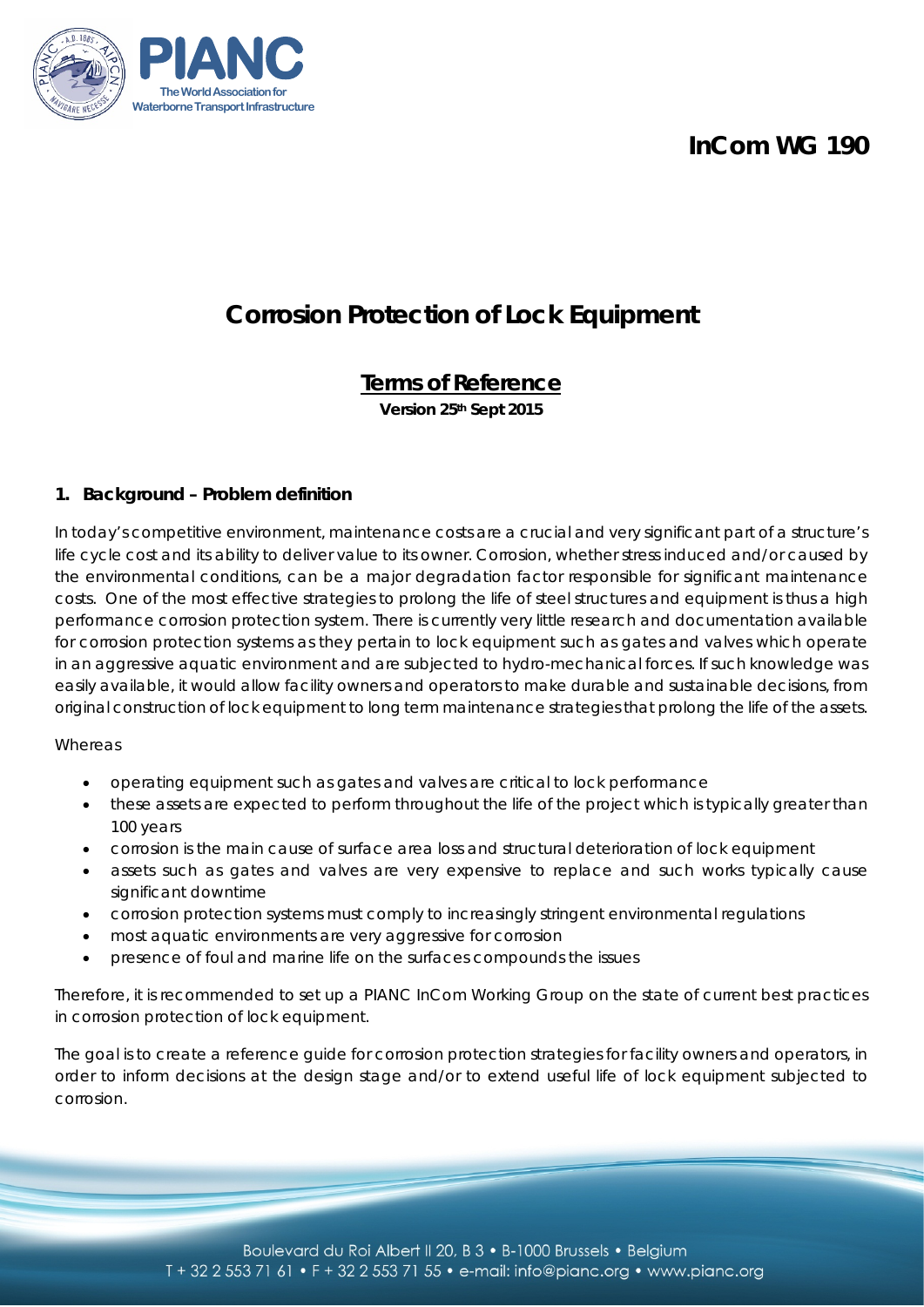## **2. Objective of the Working Group**

Although there is extensive literature on the topic of steel corrosion protection, specific applications to the aquatic environment are not well documented and difficult to obtain. There is a need for gathering and assessing the available body of knowledge specific to lock equipment, identifying advantages and limitations of each technique, and documenting relevant case studies.

The information provided will help facility owners and operators make informed decisions at the design stage and during the life of the asset by setting up long term maintenance strategies.

## **3. Earlier Report to be reviewed**

The Working Group shall keep in mind that while there has never been a PIANC document covering the topic of Corrosion Protection of Lock equipment, other PIANC earlier reports (WG25, WG119) relate to the need and best practices of navigation infrastructure maintenance plans and long term asset management strategies which touch on corrosion protection aspects and should be reviewed.

#### **4. Intended Product**

The working group will publish a document on the corrosion protection best practices for lock equipment depending on particular use of the equipment and the field operations constraints, and on how to assess their impact on life extension and life cycle costing of the equipment. Various techniques from coating systems to sacrificial systems to material selection and others will be discussed. Case studies will include traditional techniques and innovative solutions. The document will refer to technologies in general terms only, without mention of specific manufacturers or brand names.

## **5. Scope**

The Working Group shall collect case studies from different countries and different exposure environments to compile lessons learned. The existing standards, guidelines and best practices in this field shall be reviewed critically and recommended if and when appropriate as part of the final report. The matters that shall be investigated include:

- Worldwide inventory of currently used corrosion protection systems for lock equipment in aquatic environments
- History of performance from case studies, trending with respect to operating and exposure conditions
- Materials aspects, surface preparation and application criteria: pros and cons of the use of performance specifications.
- Performance assessment, thresholds, maintenance strategies and repair of corrosion protection systems : guidelines and industry standards, such as permissible damage guides, key elements to effectiveness of local repairs, compatibility of systems
- Possibilities of galvanic corrosion and prevention techniques